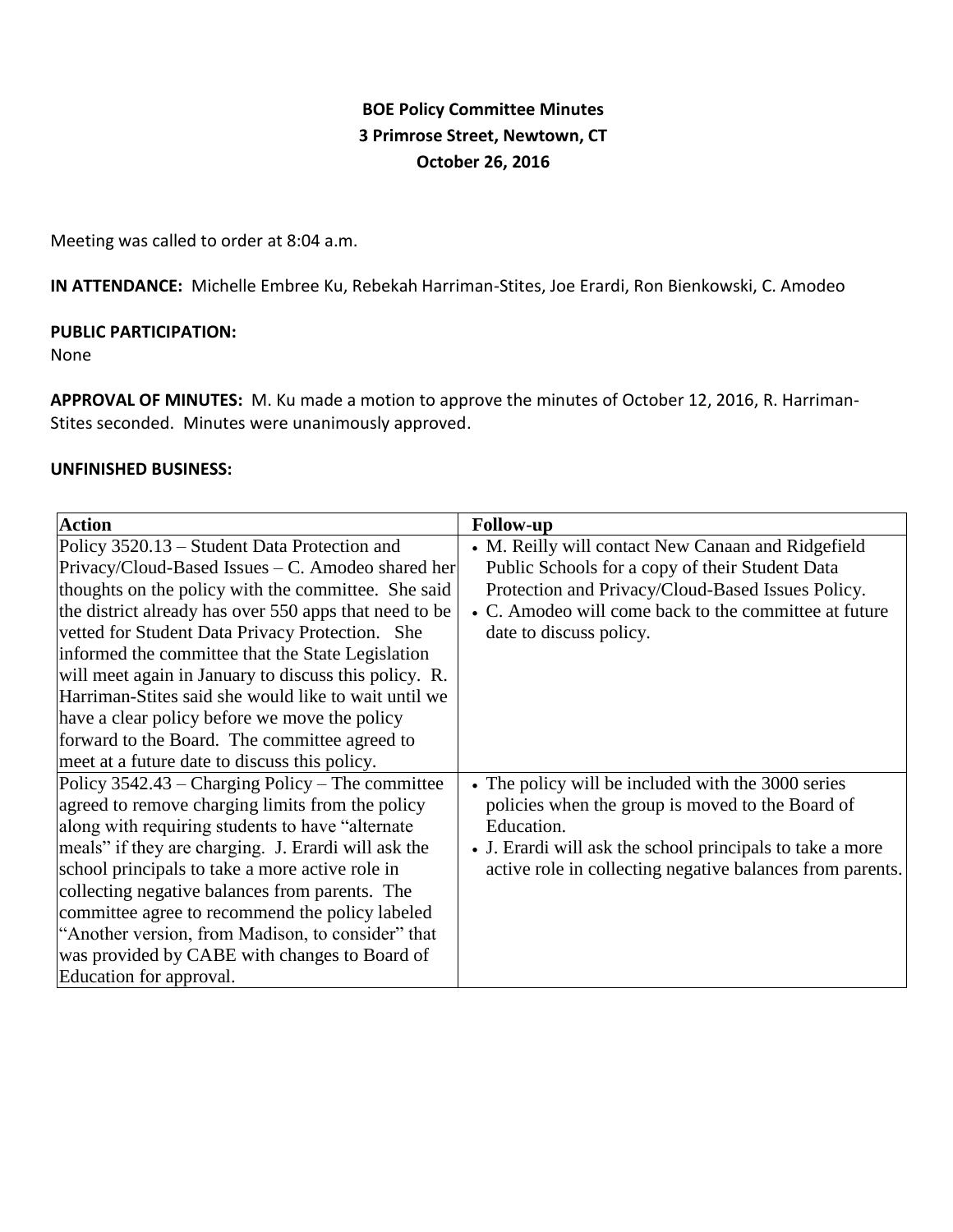| Policy $3543.13$ – Mail and Delivery – J. Erardi<br>reported that he conferred with the Board Attorney<br>and we cannot restrict employees from wearing<br>political attire without a policy specifically<br>addressing it. The committee agreed to remove the<br>alternate statement regarding political materials and<br>recommend the "Optional policy to consider" that<br>was provided by CABE to the Board of Education<br>for approval.                                                                                                                                                        | • The policy will be included with the 3000 series<br>policies when the group is moved to the Board of<br>Education. |
|-------------------------------------------------------------------------------------------------------------------------------------------------------------------------------------------------------------------------------------------------------------------------------------------------------------------------------------------------------------------------------------------------------------------------------------------------------------------------------------------------------------------------------------------------------------------------------------------------------|----------------------------------------------------------------------------------------------------------------------|
| Policy 3543.31 – Electronic Communications Use<br>and Retention – J. Erardi contacted CABE to find<br>out why this regulation has legal references. CABE<br>said it was a district decision as whether to use legal<br>references on regulations. It was decided to only use<br>legal references on policies not regulations. The<br>committee agreed to recommend "a new policy to<br>consider on this issue" provide by CABE along with<br>the "an administrative regulation developed by<br>Shipman and Goodwin with the assistance of CABE<br>$\&$ CASBO" to the Board of Education for approval. | • The policy will be included with the 3000 series<br>policies when the group is moved to the Board of<br>Education. |

## **NEW BUSINESS:**

| <b>Action</b>                                       | <b>Follow-up</b>                                         |
|-----------------------------------------------------|----------------------------------------------------------|
| Policy 5118.1 – Homeless Students – The committee   | • D. Petersen will review regulation.                    |
| agreed to use a "broader" version of this mandated  |                                                          |
| policy that was provided by CABE. The committee     |                                                          |
| will ask D. Petersen to review regulation.          |                                                          |
| Policy 5131.7 – Weapons and Dangerous               | • M. Pompano will review policy and cross reference it   |
| Instruments – The committee will ask M. Pompano     | with Policy 1700 – Otherwise Lawful Possession of        |
| to review policy and cross-reference it with Policy | Firearms on School Property.                             |
| 1700 – Otherwise Lawful Possession of Firearms on   | • M. Reilly will contact CABE to see what is required in |
| School Property. M. Reilly will contact CABE to     | the policy.                                              |
| see what is required in the policy.                 |                                                          |
| Policy 5131.914 - Model School Climate Policy -     | • K. Snowden will review Policy 5131.914, Policy         |
| The committee will ask K. Snowden to review this    | 5131.911 and Policy 8-605 and give the committee her     |
| policy, Policy 5131.911 – School Climate along with | recommendation.                                          |
| our current Safe School Climate Policy 8-605 and    |                                                          |
| give the committee her recommendation.              |                                                          |
| Policy 5141.231 – Psychotropic Drug Use – Since     | • Discussion will take place at a future date.           |
| we are already have a policy on psychotropic drug   |                                                          |
| use the committee decided to review this policy     |                                                          |
| along with our current policy 4-611 when it comes   |                                                          |
| up in the 5000 series of policies.                  |                                                          |
| Policy 5144.5 – Progressive Discipline and          | • Discussion will take place at a future date.           |
| Promoting Positive Student Behavior - The           |                                                          |
| committee agreed to review this policy when it      |                                                          |
| comes up in the 5000 series of policies.            |                                                          |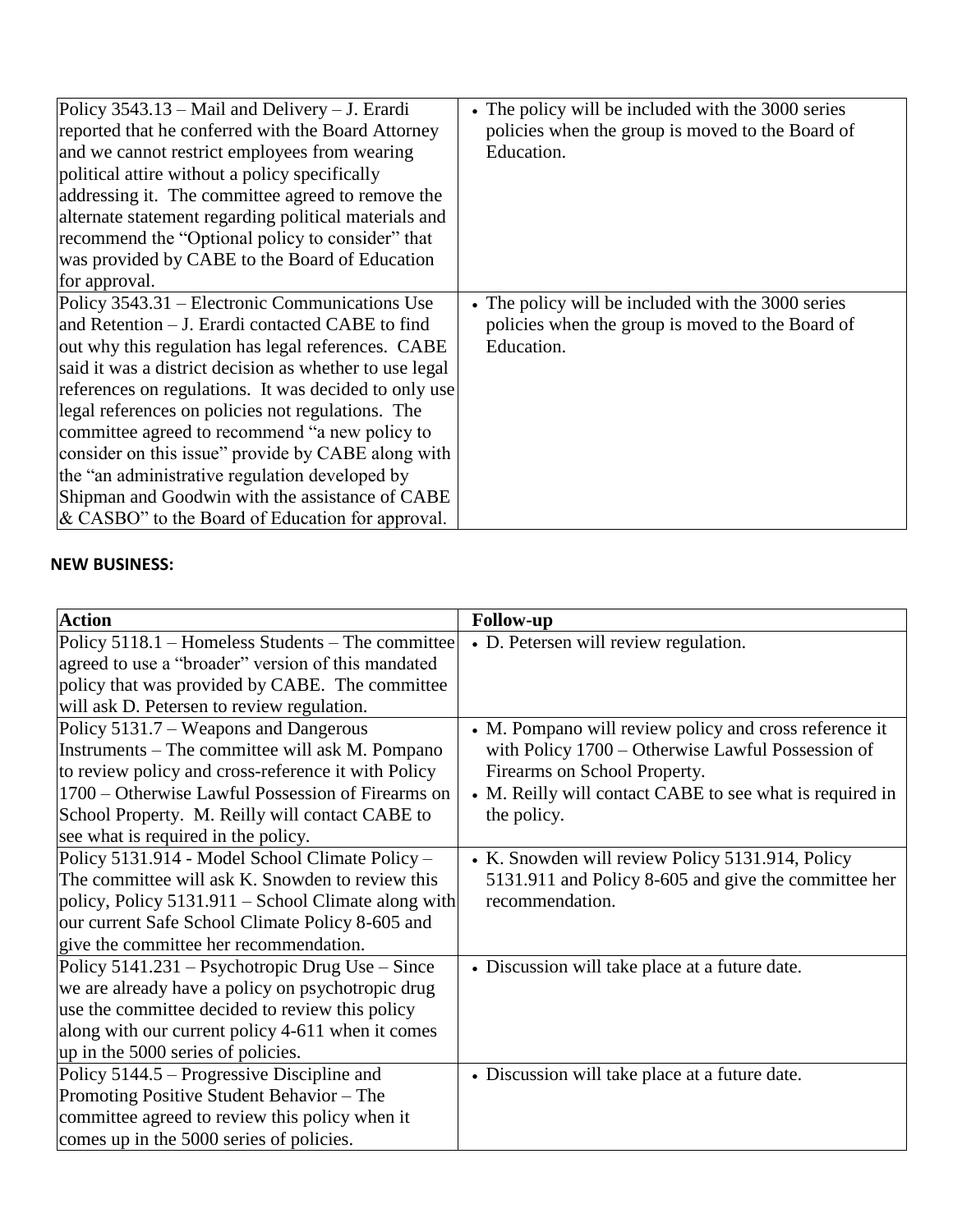| Policy $5144 - Discipline$ – The committee agreed to  | • Discussion will take place at a future date.            |
|-------------------------------------------------------|-----------------------------------------------------------|
| review this policy when it comes up in the 5000       |                                                           |
| series of policies.                                   |                                                           |
| Policy 5145.4 – Nondiscrimination – The committee     | • Discussion will take place at a future date.            |
| agreed to review this policy when it comes up in the  |                                                           |
| 5000 series of policies along with our current Policy |                                                           |
| $8-602$ – Non-Discrimination.                         |                                                           |
| Policy 5145.6 - Student Grievance Procedure - The     | • Discussion will take place at a future date.            |
| committee agreed to review this policy when it        |                                                           |
| comes up in the 5000 series of policies.              |                                                           |
| Policy 5000 - Concept and Roles in Student Policies   | • No further action.                                      |
| - The committee agreed not to recommend this          |                                                           |
| optional policy.                                      |                                                           |
| Policy 5010 – Goals and Objectives – The              | • No further action.                                      |
| committee agreed not to recommend this optional       |                                                           |
| policy.                                               |                                                           |
| Policy 5100 – Elementary and Secondary – The          | • No further action.                                      |
| committee agreed not to recommend this optional       |                                                           |
| policy.                                               |                                                           |
| Policy 5110 - Attendance - M. Reilly will ask         | • M. Reilly will forward a copy of our current attendance |
| CABE for a copy of this policy. She will also         | policies to the committee.                                |
| forward a copy of our current attendance policies to  | • M. Reilly will ask CABE for a copy of Policy 5110.      |
| the committee.                                        |                                                           |
| Policy 5111 – Admission – Policy was updated in       | • No further action.                                      |
| May 2015.                                             |                                                           |
| Policy 5111.1 – Foreign Exchange Students – M.        | • M. Reilly will forward the committee a copy of our      |
| Reilly will forward a copy of our current policy to   | current policy 7-106.                                     |
| the committee.                                        |                                                           |
| Policy 5111.2 – Kindergarten Session – The            | • No further action.                                      |
| committee agreed not to recommend this optional       |                                                           |
| policy.                                               |                                                           |
| Policy $5112.1$ – Exemptions – The committee          | • No further action.                                      |
| agreed not to recommend this optional policy.         |                                                           |
| Policy 5112.2 – Exclusions – The committee agreed     | • No further action.                                      |
| not to recommend this optional policy.                |                                                           |
| Policy 5112.3 – Dropouts – The committee agreed       | • No further action.                                      |
| not to recommend this optional policy.                |                                                           |
| Policy 5112.4 – Disenrollment – The committee         | • No further action.                                      |
| agreed not to recommend this optional policy.         |                                                           |

## **DISCUSSION/ACTION POSTPONED TO A FUTURE MEETING:**

| Policy 5144.1 – Physical Restraint/Seclusion – | • D. Petersen will review new policy with committee. |
|------------------------------------------------|------------------------------------------------------|
| review new policy to replace current policy    |                                                      |
| presently numbered 7-400 – Physical            |                                                      |
| Restraint(s)/Seclusion.                        |                                                      |
| Policy 5113 - Attendance and Excuses           | • J. Erardi will lead discussion.                    |
| Policy $5113.1$ – Work Permits                 | • J. Erardi will lead discussion.                    |
| Policy $5113.11 -$ School Employment           | • J. Erardi will lead discussion.                    |